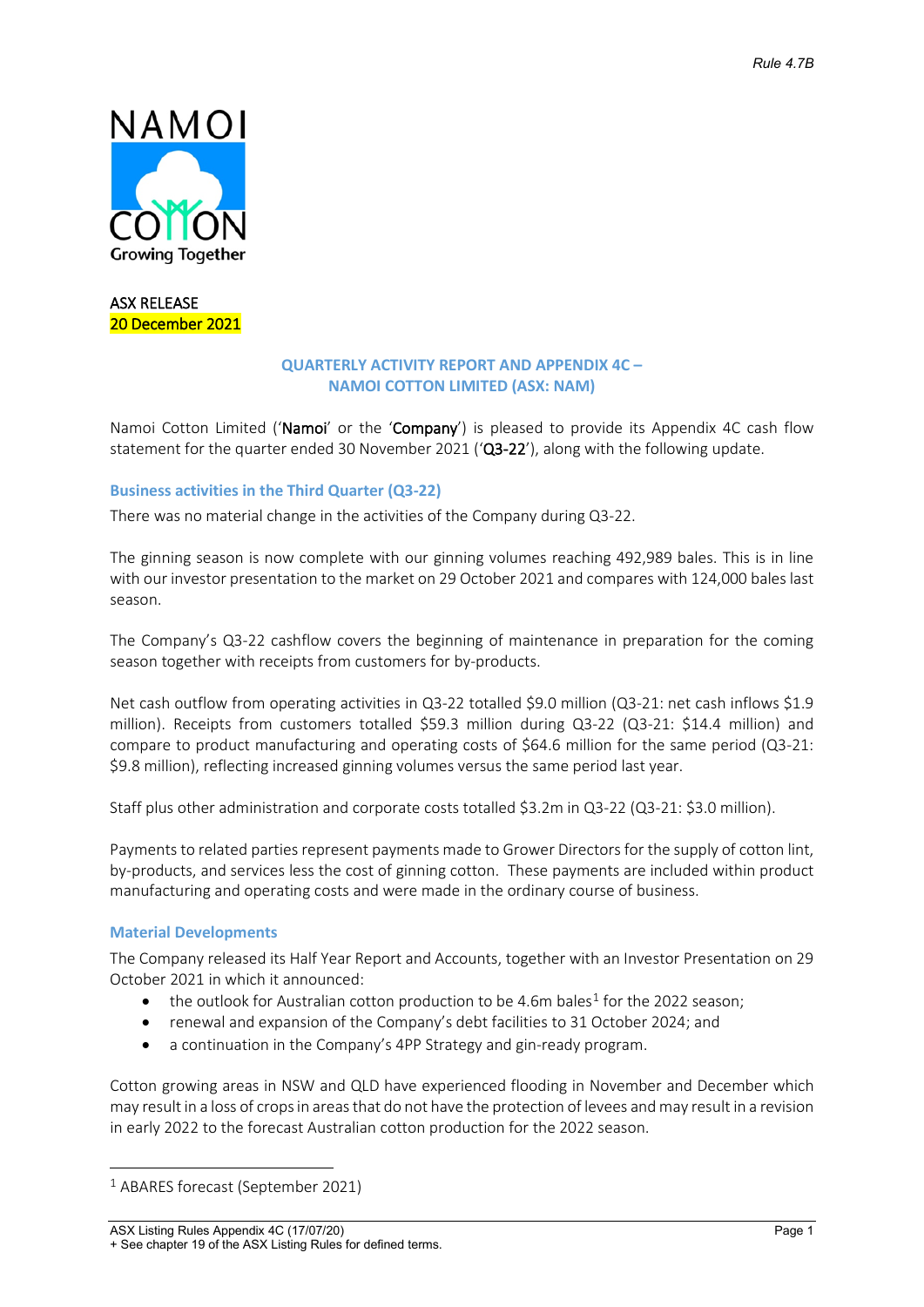This announcement was approved by the Board of Namoi Cotton.

## For further information, please contact:

Namoi Cotton Limited John Stevenson Chief Executive Officer (07) 4631-6104

<end>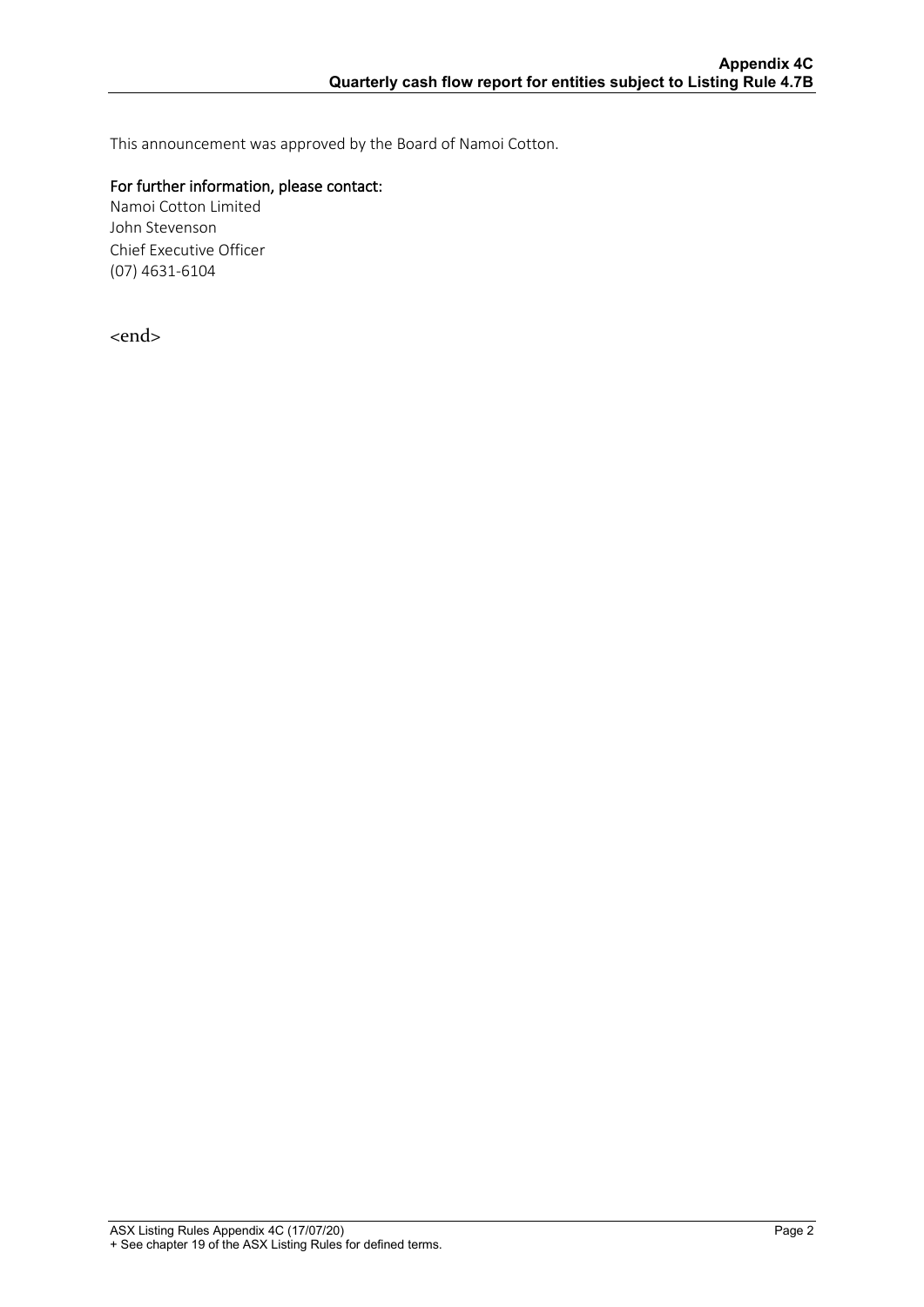# **Appendix 4C**

# **Quarterly cash flow report for entities subject to Listing Rule 4.7B**

## **Name of entity**

Namoi Cotton Limited

**ABN Quarter ended ("current quarter")**

76 010 485 588 30 November 2021

| <b>Consolidated statement of cash flows</b> |                                                     | <b>Current quarter</b><br>\$A'000 | Year to date<br>$(9$ months)<br>\$A'000 |
|---------------------------------------------|-----------------------------------------------------|-----------------------------------|-----------------------------------------|
| 1.                                          | Cash flows from operating activities                |                                   |                                         |
| 1.1                                         | Receipts from customers                             | 59,254                            | 279,352                                 |
| 1.2                                         | Payments for                                        |                                   |                                         |
|                                             | research and development<br>(a)                     |                                   |                                         |
|                                             | product manufacturing and operating<br>(b)<br>costs | (64, 600)                         | (268, 816)                              |
|                                             | advertising and marketing<br>(c)                    |                                   |                                         |
|                                             | leased assets<br>(d)                                |                                   |                                         |
|                                             | staff costs<br>(e)                                  | (2,982)                           | (11,664)                                |
|                                             | (f)<br>administration and corporate costs           | (255)                             | (1,409)                                 |
| 1.3                                         | Dividends received (see note 3)                     |                                   |                                         |
| 1.4                                         | Interest received                                   |                                   | 5                                       |
| 1.5                                         | Interest and other costs of finance paid            | (380)                             | (1,062)                                 |
| 1.6                                         | Income taxes paid                                   |                                   |                                         |
| 1.7                                         | Government grants and tax incentives                |                                   | 237                                     |
| 1.8                                         | Other (provide details if material)                 |                                   |                                         |
| 1.9                                         | Net cash from / (used in) operating<br>activities   | (8,963)                           | (3,357)                                 |

|     |     | Cash flows from investing activities |         |  |
|-----|-----|--------------------------------------|---------|--|
| 2.1 |     | Payments to acquire or for:          |         |  |
|     | (a) | entities                             |         |  |
|     | (b) | businesses                           |         |  |
|     | (c) | property, plant and equipment        | (1,006) |  |
|     | (d) | investments                          |         |  |
|     | (e) | intellectual property                |         |  |
|     | (f) | other non-current assets             |         |  |

ASX Listing Rules Appendix 4C (17/07/20) **Page 3** + See chapter 19 of the ASX Listing Rules for defined terms.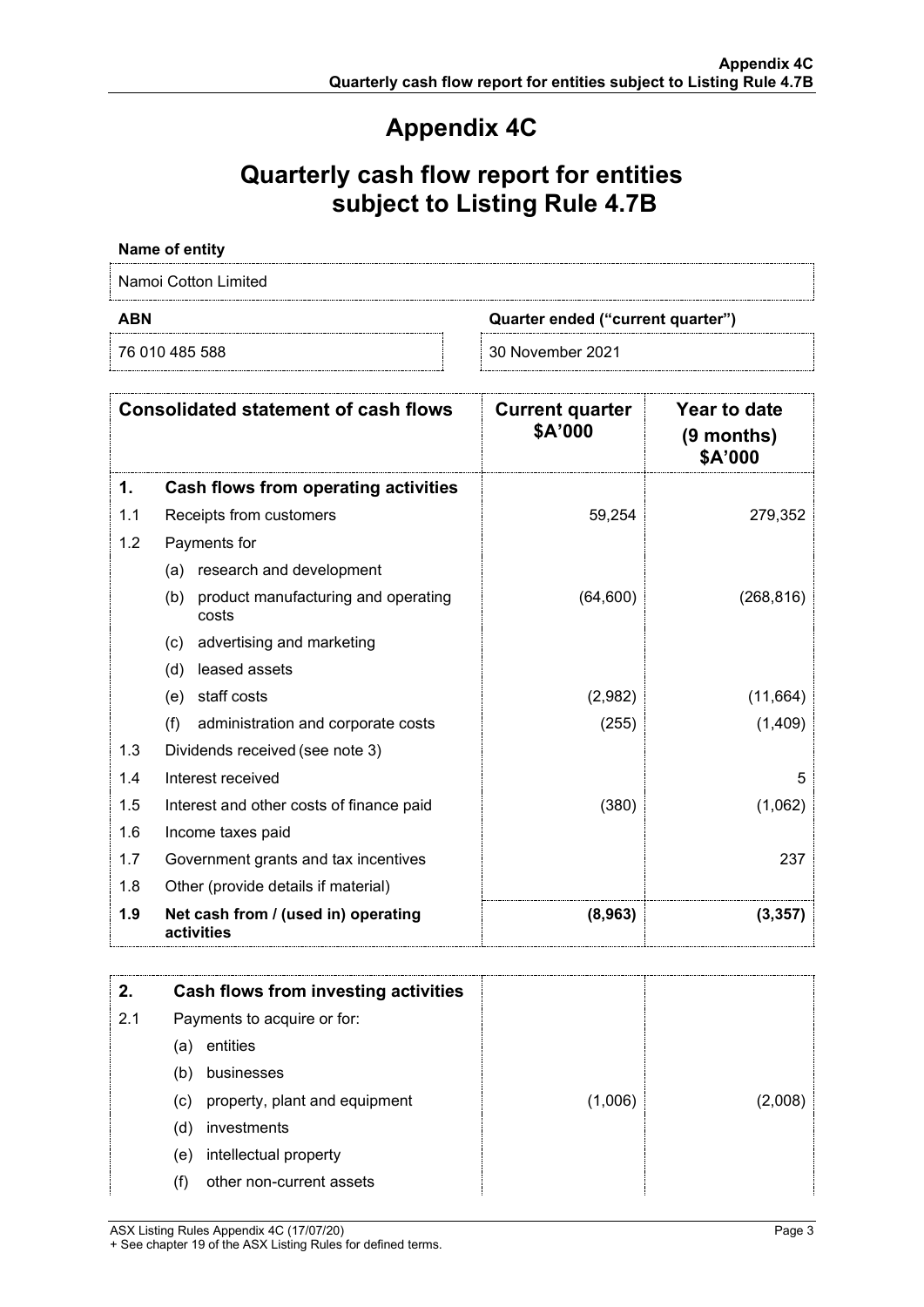| <b>Consolidated statement of cash flows</b> |                                                   | <b>Current quarter</b><br>\$A'000 | Year to date<br>$(9$ months)<br>\$A'000 |
|---------------------------------------------|---------------------------------------------------|-----------------------------------|-----------------------------------------|
| 2.2                                         | Proceeds from disposal of:                        |                                   |                                         |
|                                             | entities<br>(a)                                   |                                   |                                         |
|                                             | (b)<br>businesses                                 |                                   |                                         |
|                                             | property, plant and equipment<br>(c)              | 22                                | 416                                     |
|                                             | (d)<br>investments                                |                                   |                                         |
|                                             | intellectual property<br>(e)                      |                                   |                                         |
|                                             | (f)<br>other non-current assets                   |                                   |                                         |
| 2.3                                         | Cash flows from loans to other entities           |                                   |                                         |
| 2.4                                         | Dividends received (see note 3)                   |                                   |                                         |
| 2.5                                         | Other (provide details if material)               | (13)                              | 455                                     |
| 2.6                                         | Net cash from / (used in) investing<br>activities | (997)                             | (1, 137)                                |

| 3.   | Cash flows from financing activities                                                          |       |         |
|------|-----------------------------------------------------------------------------------------------|-------|---------|
| 3.1  | Proceeds from issues of equity securities<br>(excluding convertible debt securities)          |       | 10,640  |
| 3.2  | Proceeds from issue of convertible debt<br>securities                                         |       |         |
| 3.3  | Proceeds from exercise of options                                                             |       |         |
| 3.4  | Transaction costs related to issues of<br>equity securities or convertible debt<br>securities |       | (295)   |
| 3.5  | Proceeds from borrowings                                                                      |       | 4,100   |
| 3.6  | Repayment of borrowings                                                                       | (207) | (8,635) |
| 3.7  | Transaction costs related to loans and<br>borrowings                                          |       |         |
| 3.8  | Dividends paid                                                                                |       |         |
| 3.9  | Other (provide details if material)                                                           |       |         |
| 3.10 | Net cash from / (used in) financing<br>activities                                             | (207) | 5,810   |

|     | Net increase / (decrease) in cash and<br>cash equivalents for the period |         |        |
|-----|--------------------------------------------------------------------------|---------|--------|
| 4.1 | Cash and cash equivalents at beginning of<br>period                      | 11.753  | 270.   |
| 4.2 | Net cash from / (used in) operating<br>activities (item 1.9 above)       | (8,963) | 13.357 |
| 4.3 | Net cash from / (used in) investing activities<br>(item 2.6 above)       | (997    | (1.137 |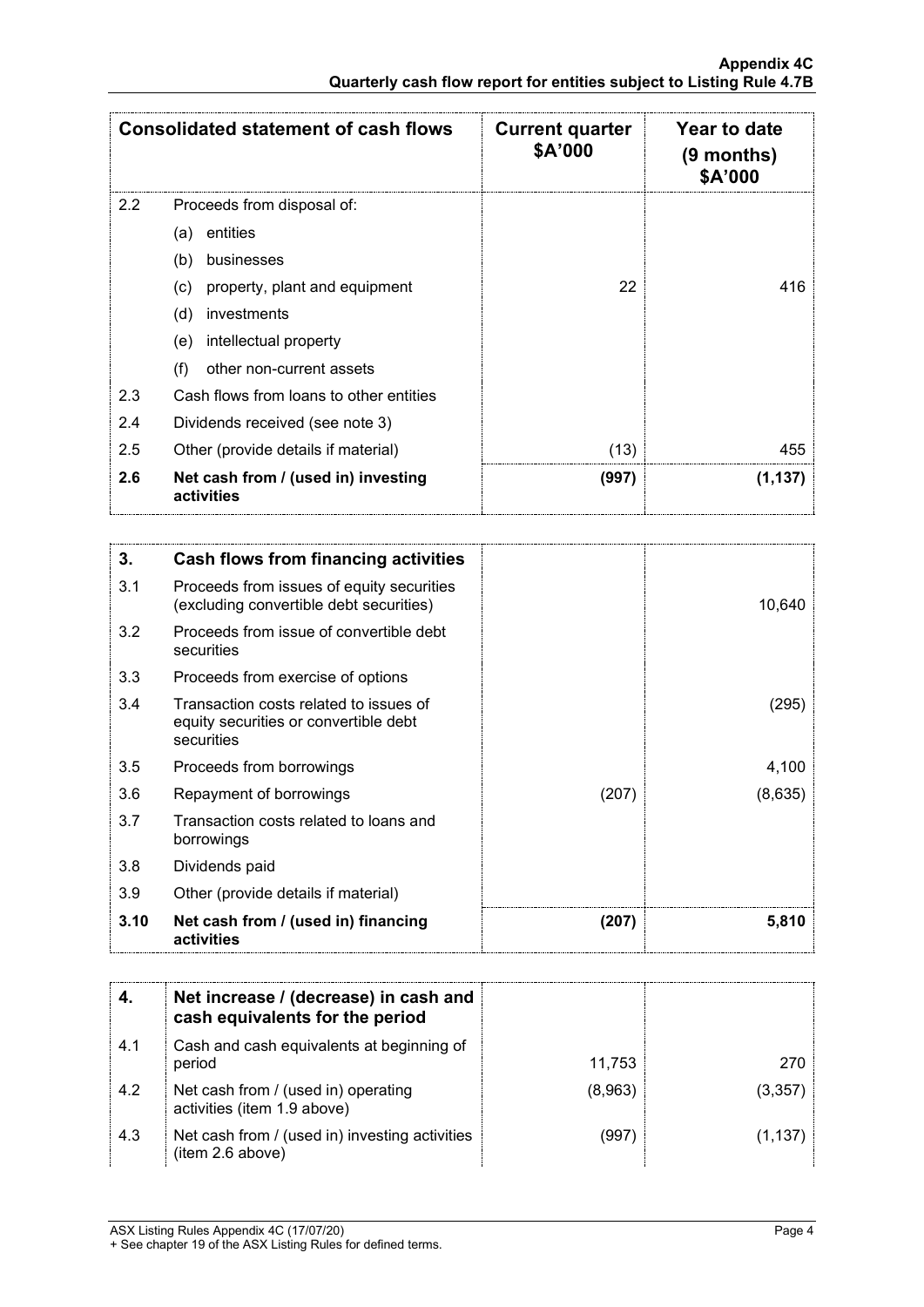|      | Consolidated statement of cash flows                                | <b>Current quarter</b><br><b>\$A'000</b> | Year to date<br>$(9$ months)<br><b>\$A'000</b> |
|------|---------------------------------------------------------------------|------------------------------------------|------------------------------------------------|
| -4.4 | Net cash from / (used in) financing activities<br>(item 3.10 above) |                                          | 5.810                                          |
| 4.5  | Effect of movement in exchange rates on<br>cash held                |                                          |                                                |
| 4.6  | Cash and cash equivalents at end of<br>period                       | 1.586                                    |                                                |

| 5.  | Reconciliation of cash and cash<br>equivalents<br>at the end of the quarter (as shown in the<br>consolidated statement of cash flows) to the<br>related items in the accounts | <b>Current quarter</b><br>\$A'000 | <b>Previous quarter</b><br>\$A'000 |
|-----|-------------------------------------------------------------------------------------------------------------------------------------------------------------------------------|-----------------------------------|------------------------------------|
| 5.1 | Bank balances                                                                                                                                                                 | 1.586                             | 11.753                             |
| 5.2 | Call deposits                                                                                                                                                                 |                                   |                                    |
| 5.3 | <b>Bank overdrafts</b>                                                                                                                                                        |                                   |                                    |
| 5.4 | Other (provide details)                                                                                                                                                       |                                   |                                    |
| 5.5 | Cash and cash equivalents at end of<br>quarter (should equal item 4.6 above)                                                                                                  | 1,586                             | 11.753                             |

| 6.                                                                                                                                                          | Payments to related parties of the entity and their<br>associates                          | <b>Current quarter</b><br><b>\$A'000</b> |
|-------------------------------------------------------------------------------------------------------------------------------------------------------------|--------------------------------------------------------------------------------------------|------------------------------------------|
| 6.1                                                                                                                                                         | Aggregate amount of payments to related parties and their<br>associates included in item 1 |                                          |
| 62                                                                                                                                                          | Aggregate amount of payments to related parties and their<br>associates included in item 2 |                                          |
| Note: if any amounts are shown in items 6.1 or 6.2, your quarterly activity report must include a description of, and an<br>explanation for, such payments. |                                                                                            |                                          |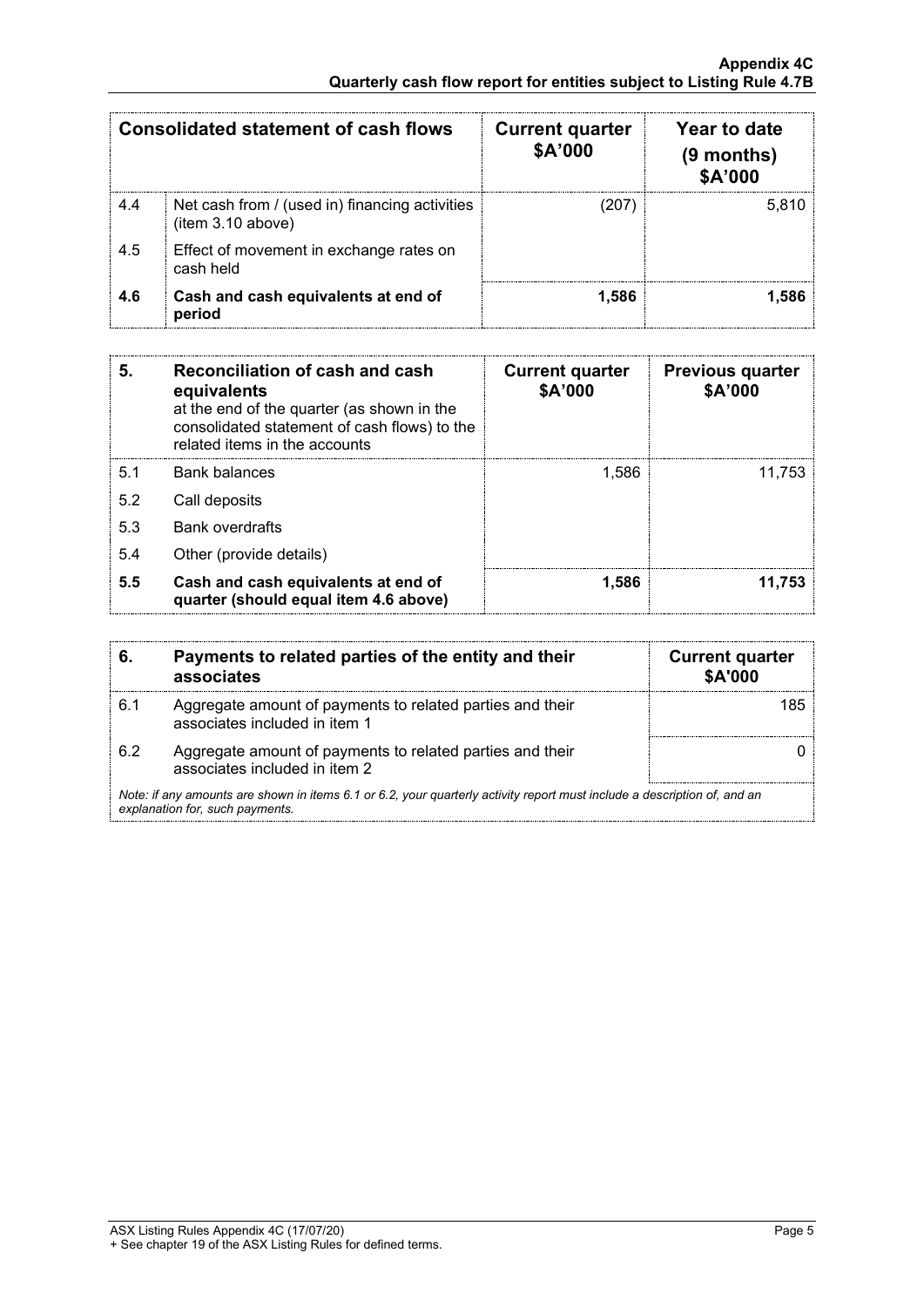| 7.  | <b>Financing facilities</b><br>Note: the term "facility' includes all forms of financing<br>arrangements available to the entity.<br>Add notes as necessary for an understanding of the<br>sources of finance available to the entity.                                                                                                                                                                                                                                                                                                                                                                                                                                                                                                                                                                                                                                                                                                                                                                                                                                                                                                                                                                                                                                                                                                                                                                                                                | <b>Total facility</b><br>amount at quarter<br>end<br>\$A'000 | Amount drawn at<br>quarter end<br>\$A'000 |
|-----|-------------------------------------------------------------------------------------------------------------------------------------------------------------------------------------------------------------------------------------------------------------------------------------------------------------------------------------------------------------------------------------------------------------------------------------------------------------------------------------------------------------------------------------------------------------------------------------------------------------------------------------------------------------------------------------------------------------------------------------------------------------------------------------------------------------------------------------------------------------------------------------------------------------------------------------------------------------------------------------------------------------------------------------------------------------------------------------------------------------------------------------------------------------------------------------------------------------------------------------------------------------------------------------------------------------------------------------------------------------------------------------------------------------------------------------------------------|--------------------------------------------------------------|-------------------------------------------|
| 7.1 | Loan facilities                                                                                                                                                                                                                                                                                                                                                                                                                                                                                                                                                                                                                                                                                                                                                                                                                                                                                                                                                                                                                                                                                                                                                                                                                                                                                                                                                                                                                                       | 80,119                                                       | 42,619                                    |
| 7.2 | Credit standby arrangements                                                                                                                                                                                                                                                                                                                                                                                                                                                                                                                                                                                                                                                                                                                                                                                                                                                                                                                                                                                                                                                                                                                                                                                                                                                                                                                                                                                                                           |                                                              |                                           |
| 7.3 | Other (please specify)                                                                                                                                                                                                                                                                                                                                                                                                                                                                                                                                                                                                                                                                                                                                                                                                                                                                                                                                                                                                                                                                                                                                                                                                                                                                                                                                                                                                                                |                                                              |                                           |
| 7.4 | <b>Total financing facilities</b>                                                                                                                                                                                                                                                                                                                                                                                                                                                                                                                                                                                                                                                                                                                                                                                                                                                                                                                                                                                                                                                                                                                                                                                                                                                                                                                                                                                                                     | 80,119                                                       | 42,619                                    |
| 7.5 | Unused financing facilities available at quarter end                                                                                                                                                                                                                                                                                                                                                                                                                                                                                                                                                                                                                                                                                                                                                                                                                                                                                                                                                                                                                                                                                                                                                                                                                                                                                                                                                                                                  |                                                              | 37,500                                    |
| 7.6 | Include in the box below a description of each facility above, including the lender, interest<br>rate, maturity date and whether it is secured or unsecured. If any additional financing<br>facilities have been entered into or are proposed to be entered into after quarter end,<br>include a note providing details of those facilities as well.                                                                                                                                                                                                                                                                                                                                                                                                                                                                                                                                                                                                                                                                                                                                                                                                                                                                                                                                                                                                                                                                                                  |                                                              |                                           |
|     | The following secured facilities were in place with Commonwealth Bank of Australia ('CBA')<br>at quarter end:<br>A term debt facility of \$42 million which was fully drawn. This is a committed, non-amortising<br>line utilised to fund capital projects relating to the plant, property, and equipment of the<br>business.<br>A committed borrowing base facility of \$17.5 million of which \$0.0 million was drawn. This is<br>a non-amortising line of credit utilised to fund day to day expenses of the Company<br>including specific funding needs for cotton seed inventory and debtors,<br>ginning consumables, and general working capital needs.<br>A further uncommitted facility of \$10.0 million, not currently utilised, is available.<br>A trade advance facility of \$5.0 million, not currently used<br>The term debt and committed borrowing base facilities both mature on 30 October 2024.<br>The weighted average variable interest rate on the Company's interest-bearing loans is<br>2.92% p.a.<br>Equipment loans for gin packaging and logistics supply chain equipment<br>totalling \$0.619 million which have an average term of 1.8 years with the average interest<br>rate implicit in the contracts of 4.74% p.a.<br>Additionally, an overdraft facility of \$5.0 million with the CBA is also available at a line fee of<br>0.68% and an interest rate (currently 3.20%). This facility is not currently utilised. |                                                              |                                           |

| 8.  | Estimated cash available for future operating activities                                                                                                                                                       | <b>\$A'000</b> |
|-----|----------------------------------------------------------------------------------------------------------------------------------------------------------------------------------------------------------------|----------------|
| 8.1 | Net cash from / (used in) operating activities (item 1.9)                                                                                                                                                      | (8,963)        |
| 8.2 | Cash and cash equivalents at quarter end (item 4.6)                                                                                                                                                            | 1,586          |
| 8.3 | Unused finance facilities available at quarter end (item 7.5)                                                                                                                                                  | 37.500         |
| 8.4 | Total available funding (item $8.2 +$ item $8.3$ )                                                                                                                                                             | 39.086         |
| 8.5 | Estimated quarters of funding available (item 8.4 divided by<br>item $8.1$ )                                                                                                                                   | 4.36           |
|     | Note: if the entity has reported positive net operating cash flows in item 1.9, answer item 8.5 as "N/A". Otherwise, a<br>figure for the estimated guarters of funding available must be included in item 8.5. |                |

- 8.6 If item 8.5 is less than 2 quarters, please provide answers to the following questions:
	- 8.6.1 Does the entity expect that it will continue to have the current level of net operating cash flows for the time being and, if not, why not?

Answer: N/A